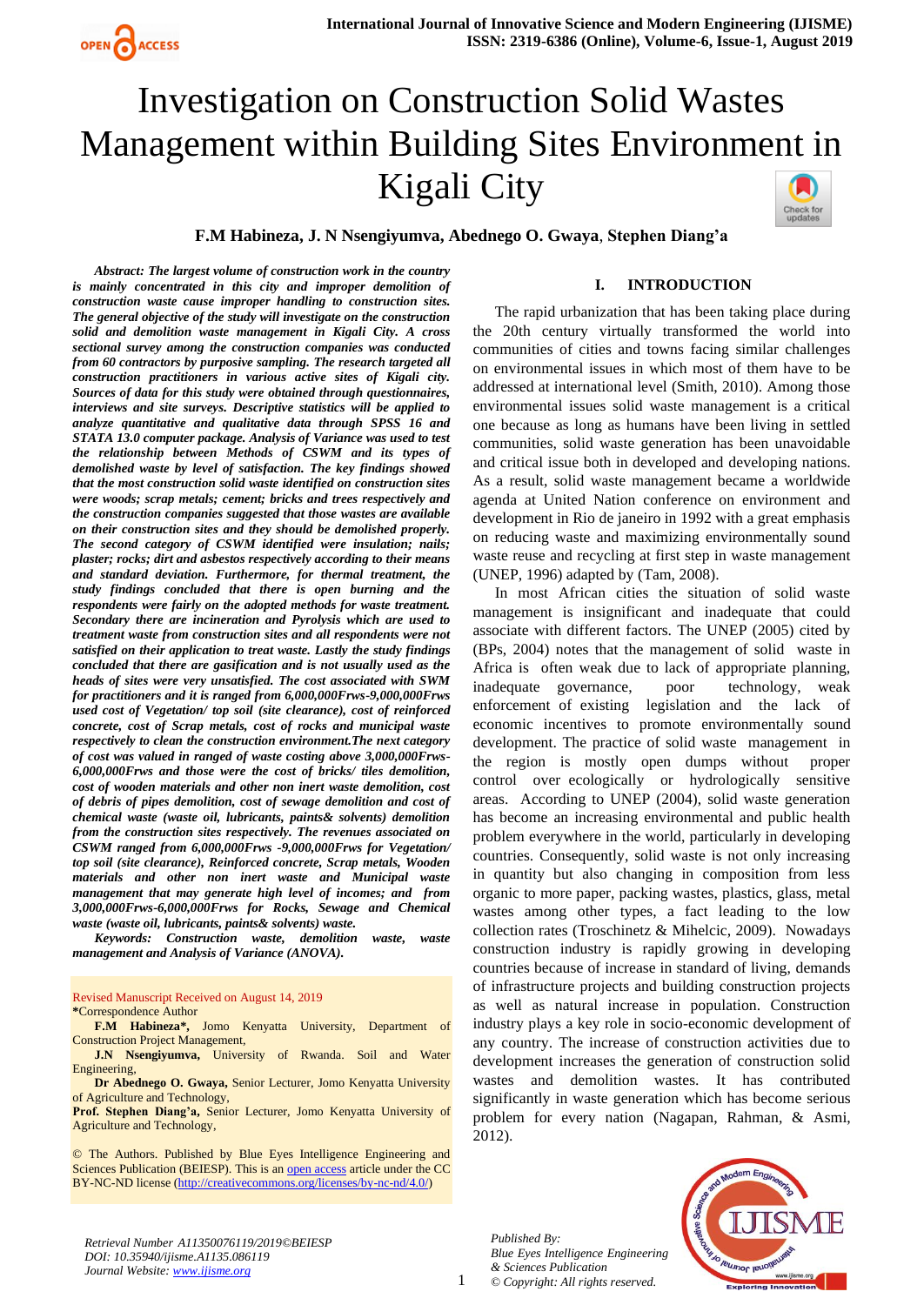Several researchers and construction practitioners indicate that construction solid waste and demolition wastes emanate during planning, design, procurement, and construction stage [\(Nagapan, Rahman, Asmi, Memon, & Latif, 2012\)](#page-9-3). The waste also influences economical dynamics of society and has an important effect on the environment and surroundings [\(Kralj, 2011\)](#page-8-1). Construction waste and demolition wastes are produced from a range of construction activities and materials. However, it must be mentioned that not every activity and material will produce equal amount of waste [\(Lu & Yuan, 2011\)](#page-8-2). According to [Muleya and](#page-8-3)  [Kamalondo \(2017\)](#page-8-3), sources of waste include unused materials, incorrect materials, surplus stencils or nails, packages of construction materials or components, surplus concrete materials resulting from fractures or deformations due to improper storage or preservation of construction materials and components arriving at the construction site. Others include poor material handling, erroneous cuttings, improper or faulty equipment, poor storage facilities, poor workmanship and inaccurate measurements. Most of the waste generating factors identified above originate mainly from site operations and general residual [\(Yeheyis, Hewage,](#page-9-4)  [Alam, Eskicioglu, & Sadiq, 2013\)](#page-9-4). Construction solid wastes and demolition wastes has been labelled to be one of the major problems in the construction industry that presents significant implications on the efficiency in the industry as well as the adverse impacts on the environment [\(Saikia & de](#page-9-5)  [Brito, 2010\)](#page-9-5). Kigali City was started in 1907 as a small colonial outpost. Initially it was supposed to be inhabited by at least 300,000 people. Recently, it is inhabited by population of more than 1.3 million inhabitants (NISR, 2016) cited by [\(Niragire, 2017\)](#page-9-6). It has never had any clear master plan to reorganize the planning and settlement since the colonial era, in spite of the rapid and ever increasing numbers of inhabitants. This has exerted strenuous pressure on the infrastructure which has resulted in many complex problems regarding settlement notably waste management.

Nowadays, Kigali is a growing city and is also facing significant challenges in relation to construction solid wastes and demolition wastes management. Waste generation is increasing, while a sizeable portion of it, is disposed on improperly located and operated dumpsites, resulting in adverse impacts on environment and health. The country has a backlog in waste legislation enforcement as well as in coordination and promotion of existing efforts to recycle and dispose waste properly (MININFRA, 2014) cited by [\(Durant, 2012\)](#page-8-4). The Government of Rwanda has an ambition to implement integrated solid waste and demolition management in ways that are protective to human health and the environment. Though there is a system of collection and transportation of construction solid waste across the country, construction solid wastes and demolition wastes management in Kigali faces many challenges including lack of sorting and separation at source, poor disposal and management of dumping sites, poor treatment and exploitation of the generated solid waste and demolition, among others. Through radio and TV broadcasts, signposts and workshop trainings REMA encourages construction practitioners to dispose wastes properly, by sorting them and separating them by their categories. However, implementation is still low (MINIRENA, 2014) adapted by [\(Durant, 2012\)](#page-8-4). Development of infrastructures in any country generates construction activities and this contributes to the massive quantities of construction solid waste and demolition waste that are generated by the development business every year, and this can cause significant implications on the efficiency in the industry as well as the adverse impacts on the environment. Yet, Kigali city is amongst developing cities in Africa, where construction projects increase every year and due to the increasing number of construction projects throughout the city, it is logical that there is an increase in the construction solid waste and demolition waste. This grow would enhance the need for having an effective waste management plan and drive towards that as a requirement by all the contractors and construction firms. The completion of projects within budget and schedule are the goal of construction companies and any additional efficiencies result in profit. Study abroad showed that over production, poor handling, incorrect storage, incorrect ordering, design change, manufacturing defects and rework are factors that contribute in wastages. In a study conducted in Zambia and reported in the Africa Review Report on waste management [\(Mwesigye et al.,](#page-9-7)  [2009\)](#page-9-7) was concluded that poor waste management practices in particular the widespread dumping of wastes in water bodies and uncontrolled dump sites aggravates the problems of generally low sanitation levels across the African continent. But no specific study conducted in Rwanda on the same issues. This study finally will consider the feasibility of respective perspectives of stakeholders regarding the use of a site waste management plan as a method of mitigating the generation of construction waste from the design through to the construction phase. Waste Management on construction sites had become a major focus due to construction waste's negative effect on land depletion and deterioration, energy consumption and noise pollution, and it has been considered to be a major source of environmental pollution for its solid waste generation and dust and gas emission and this highlighted the researcher's needs to investigate on the construction solid waste and demolition management with focus on Kigali city construction active sites.

## **II. OBJECTIVES OF THE PAPER**

The paper seeks to to investigate on construction solid wastes management within building sites environment in Kigali city, Rwanda. The specific objectives of this paper have been grouped into three folds:

- To identify different types of construction solid waste and demolition wastes on the sites
- To explore various methods used on construction sites for waste collection, treatment and disposal
- To quantify effectively the cost and revenues of solid waste management from construction practitioners in Kigali city

*Published By: Blue Eyes Intelligence Engineering & Sciences Publication © Copyright: All rights reserved.*

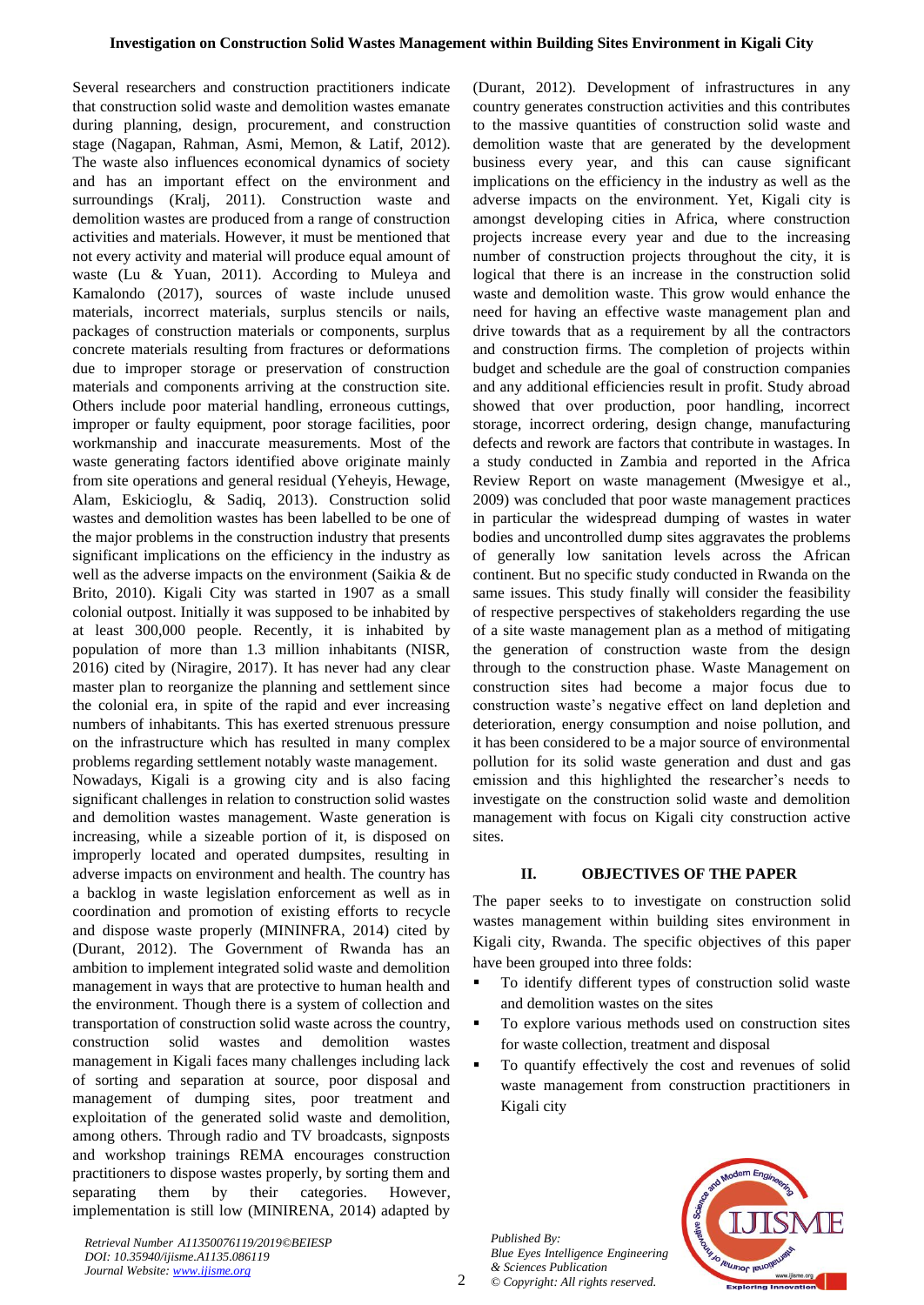

The work focuses on outlining a theoretical recovery strategy to effectively manage the construction Solid Waste in the construction and building place of the CSWM practitioners for improvement methods of disposals, treatment, reuse, recycling and landfills.

## **III. RESEARCH METHODOLOGY**

After collecting data, the researcher continued to processing, analysis and interpretation of data. The data collected were summarized, coded, and entered in the computer using Microsoft Office Excel and were analyzed by using STATA computer program, version 13. Both descriptive and quantitative analysis was carried out. The study covered a total sample of 60 construction companies in Kigali city and the surrounding areas based on purposive sampling system. Information was collected through questionnaire, interview and field observations. The qualitative data was collected through the use of surveying questionnaire. Descriptive analysis by frequency, percentage, means and standards deviations were used. Analysis of Variance (ANOVA) was used to test the relationship between the level of significance regressed to methods used to CSWM and types of CSW demolished for proper handling and testing their significance levels.

## **IV. RESULTS AND DISCUSSION**

4.1.1 Profession of the of the respondents from the companies

Table 4.2 pertained to distribution of respondents by physical characteristics from the sampled respondents servicing in the selected companies in Kigali city. For the profession of the sampled respondents, the summary statistics revealed that about 19 (31.67%) were site engineers, 29 (48.33%) were the quantity surveyors; 10(16.67%) were the architectures while the remaining of 1 (1.67%) of the interviewed respondents were clerk of works and foreman working in the company respectively.

| Table4. 1. I Foression of Fespondents II oni selected companies in Ixigan City |       |         |       |  |  |  |  |  |  |  |
|--------------------------------------------------------------------------------|-------|---------|-------|--|--|--|--|--|--|--|
| Profession of the of head                                                      | Freq. | Percent | Cum.  |  |  |  |  |  |  |  |
| Site Engineer                                                                  | 19    | 31.67   | 31.67 |  |  |  |  |  |  |  |
| Quantity surveyor                                                              | 29    | 48.33   | 80    |  |  |  |  |  |  |  |
| Architect                                                                      | 10    | 16.67   | 96.67 |  |  |  |  |  |  |  |
| <b>Clerk of Works</b>                                                          |       | 1.67    | 98.33 |  |  |  |  |  |  |  |
| Foreman                                                                        |       | 1.67    | 100   |  |  |  |  |  |  |  |
| Total                                                                          | 60    | 100     |       |  |  |  |  |  |  |  |

**Table4. 1: Profession of respondents from selected companies in Kigali city**

## **4.1.2 Years of experience in participation in CSWM in**

## **Kigali city**

Table 4.3 summarized the distribution of interviewed respondents by years of experience of the companies involvement in construction solid waste management as Construction Companies working in Kigali city as the case of interest. The summary statistics showed that about 17(28.33%) have an experience ranging between 0-5 years, 31(51.67%) have an experience varying between 6-10 years while only 12 (20%) of the interviewed had an experience ranging between 11-15 years of experience in construction solid waste management in Kigali city.

| Table4. 2: Years of experience in participation in CSWM in Kigali city |       |         |       |  |  |  |  |  |  |  |  |
|------------------------------------------------------------------------|-------|---------|-------|--|--|--|--|--|--|--|--|
| <i>Years of experience in CSWM</i>                                     | Frea. | Percent | Cum.  |  |  |  |  |  |  |  |  |
| $0-5$ vears                                                            | 17    | 28.33   | 28.33 |  |  |  |  |  |  |  |  |
| $6-10$ years                                                           | 31    | 51.67   | 80    |  |  |  |  |  |  |  |  |
| 11-15 years                                                            | 12    | 20      | 100   |  |  |  |  |  |  |  |  |
| Total                                                                  | 60    | 100     |       |  |  |  |  |  |  |  |  |

**Table4. 2: Years of experience in participation in CSWM in Kigali city**

## **4.1.3 Level of education of the respondents from the**

## **companies**

The majority of the households in Kigali city have high educational background. This high educational background of the respondents influences their active participation and handling of municipal solid waste management within their working construction companies. Therefore to upgrade their understanding about the problems caused by wastes from construction sites continue and organized training and awareness campaigns are needed. Based on results from figure 4.3, the findings indicated that about 30(50%) of the respondents completed bachelor education while about 25(41.67%) completed master's degree and only 4(6.67%) have completed secondary school education.

*Retrieval Number A11350076119/2019©BEIESP DOI: 10.35940/ijisme.A1135.086119 Journal Website[: www.ijisme.org](http://www.ijisme.org/)*

Those who had Philosophic high diploma (PhD) of education constitute about 1(1.67%) respectively. This is an implication that most of construction companies know deeply the solid waste management and contributes to the cleanness ok the Kigali city.

*Published By: Blue Eyes Intelligence Engineering & Sciences Publication © Copyright: All rights reserved.*



3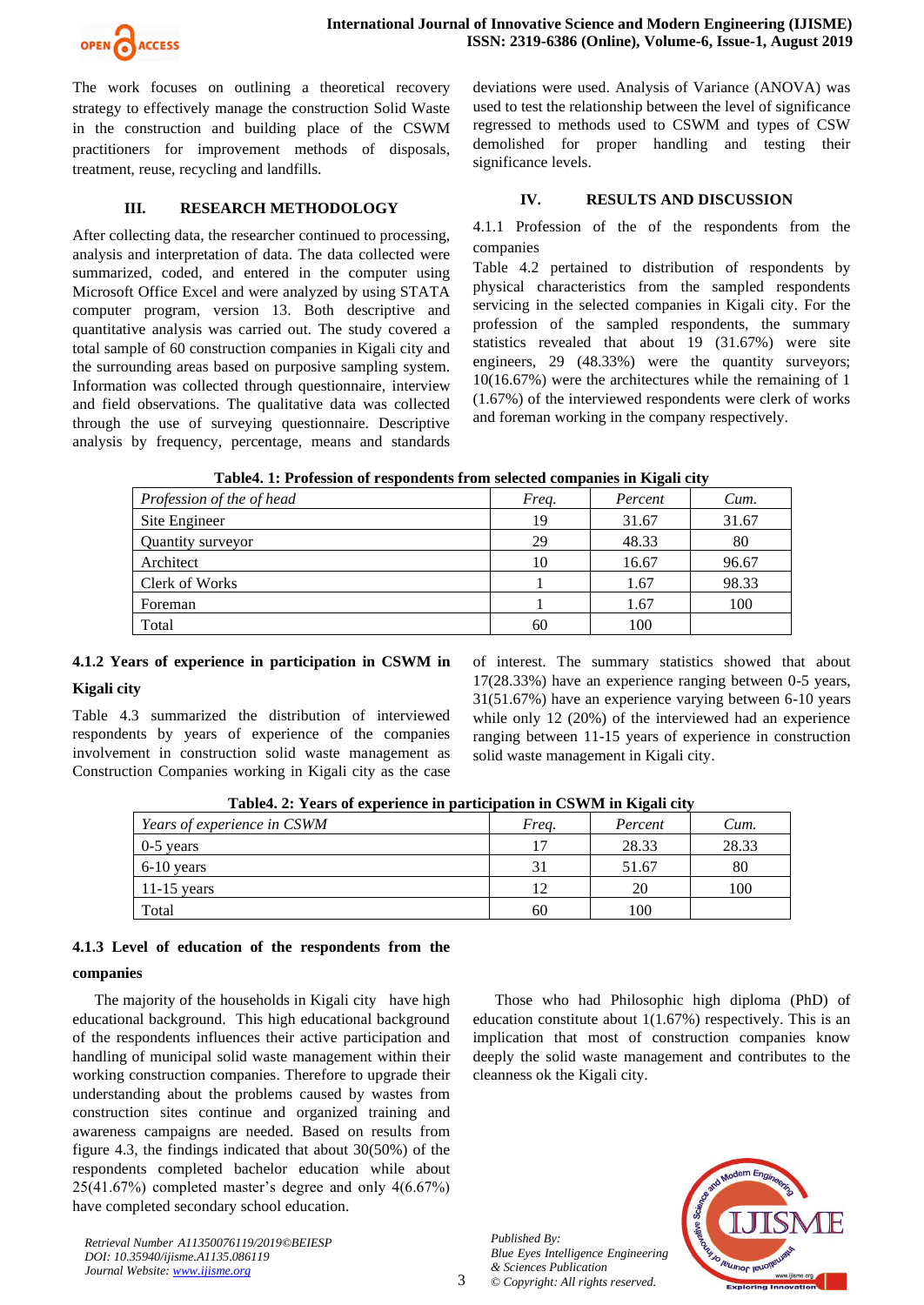## **Investigation on Construction Solid Wastes Management within Building Sites Environment in Kigali City**

The fact of educated employees affected urban areas where large quantities of garbage are produced and not cleared, they enter into municipal drainage systems, blocks drains,



**Figure4. 1: Level of education of the respondents from the companies in CSWM in Kigali city**

and pollute runoff waters and consequently surface and ground water and the findings agree [\(Sano, 2007\)](#page-9-8) cited in [\(Ekane, Kjellén, Noel, & Fogde, 2012\)](#page-8-5).

## **4.1.4 Type of position of the respondents in the companies**

Table 4.4 indicated the distribution of interviewed respondents from the sampled construction companies operating in Kigali city as the case of interest. Findings revealed that about 24 (40%) were the sites engineers, followed by 17(28.33%) who were procures, a little bite followed by 8 (13.3%) who were supervisors and thereafter there 5(8.3%) who were the managers in the companies. Based on types of position held and past experience, however, this does not undermine at all the past experience of the employee which involves knowledge, skills, practice and situational familiarity to the performance of the company and these are consistent with the research conducted by [\(Ailabouni, Gidado, & Painting, 2007\)](#page-8-6).

|  |  |  |  |  | Table4. 3: Type of position of the respondents in the company |
|--|--|--|--|--|---------------------------------------------------------------|
|--|--|--|--|--|---------------------------------------------------------------|

| Type of position in the company | Freq. | Percent | Cum.  |
|---------------------------------|-------|---------|-------|
| Site Engineers                  | 24    | 40      | 40    |
| Designers                       | h     | 10      | 50    |
| Managers                        |       | 8.33    | 58.33 |
| Procurers                       | 17    | 28.33   | 86.67 |
| Supervisors                     | 8     | 13.33   | 100   |
| Total                           | 60    | 100     |       |

## **4.1.5 Identification of types of construction solid wastes and demolition wastes on sites**

Table 4.5 pertained to distribution of findings from sampled respondents by types of construction solid waste and demolition wastes on sites. The results were analysed through the likert scale rule, means and standard deviation. Based on summary of descriptive statistics, the most construction solid waste identified on construction sites were woods (mean=3.817, SD=0.567); scrap metals (mean=3.814, SD=0.572); cement (mean=3.833, SD=0.526); bricks (mean=3.797, SD=0.664) and trees (mean=3.525, SD=0.653) respectively and the construction companies suggested that those wastes are available on their construction sites and they should be demolished properly. The second category of CSWM identified were insulation

(mean=3.083, SD=0.829); nails (mean=3.033, SD=0.843); plaster (mean=2.719, SD=0.818); rocks (mean=3.133, SD=0.769); dirt (mean=2.8, SD=0.684) and asbestos (mean=3.291, SD=0.658) respectively and the construction workers from construction companies suggested that they were neutral available in the construction sites. The remaining types of CSWM like electrical wiring, Rebar, Tree stumps, Rubble, Lead, Plasterboard, Paint thinners, Strippers, Fluorescent bulbs and Aerosol cans were also fairly available on their construction sites as the mean is in ranged of scale 2 of the likert scale rule. The findings agree with the research conducted by [\(Chini & Bruening, 2003\)](#page-8-7) cited in [\(Yuan, 2013\)](#page-9-9) found that after each step in the process of construction, all nails should be removed and the materials should be sorted, stacked, and cleaned.

|                   | THOICH II INCHRITICHNON OF CHOO OF COMMUNICATION SOME WHOICS HIM GUINGHOLD WHOICS ON SINGS |     |      |       |      |      |      |       |     |     |            |       |       |
|-------------------|--------------------------------------------------------------------------------------------|-----|------|-------|------|------|------|-------|-----|-----|------------|-------|-------|
|                   |                                                                                            |     |      | 2     | 3    |      | 4    |       |     |     |            |       |       |
|                   |                                                                                            | NA  |      | FA    |      | NA   |      | A     |     | EA  | <b>Obs</b> | Mean  | SD    |
| <b>CSWM</b>       |                                                                                            | %   |      | $\%$  |      | %    |      | %     |     | %   |            |       |       |
| Insulation        | 1.0                                                                                        | 1.7 | 11.0 | 18.3  | 34.0 | 56.7 | 10.0 | 16.7  | 4.0 | 6.7 | 60         | 3.083 | 0.829 |
| <b>Nails</b>      |                                                                                            |     | 16   | 26.67 | 30   | 50   | 10   | 16.67 | 4   | 6.7 | 60         | 3.033 | 0.843 |
| Electrical wiring | π                                                                                          | 12  | 27   | 45    | 24   | 40   | 2    | 3.33  |     |     | 60         | 2.35  | 0.732 |
| Rebar             | 28                                                                                         | 49  | 22   | 38.6  | 7    | 12   |      |       |     |     | 57         | 1.632 | 0.698 |
| Wood              |                                                                                            |     |      |       | 16   | 27   | 39   | 65    |     | 8.3 | 60         | 3.817 | 0.567 |

**Table4. 4: Identification of types of construction solid wastes and demolition wastes on sites**

*Retrieval Number A11350076119/2019©BEIESP DOI: 10.35940/ijisme.A1135.086119 Journal Website[: www.ijisme.org](http://www.ijisme.org/)*

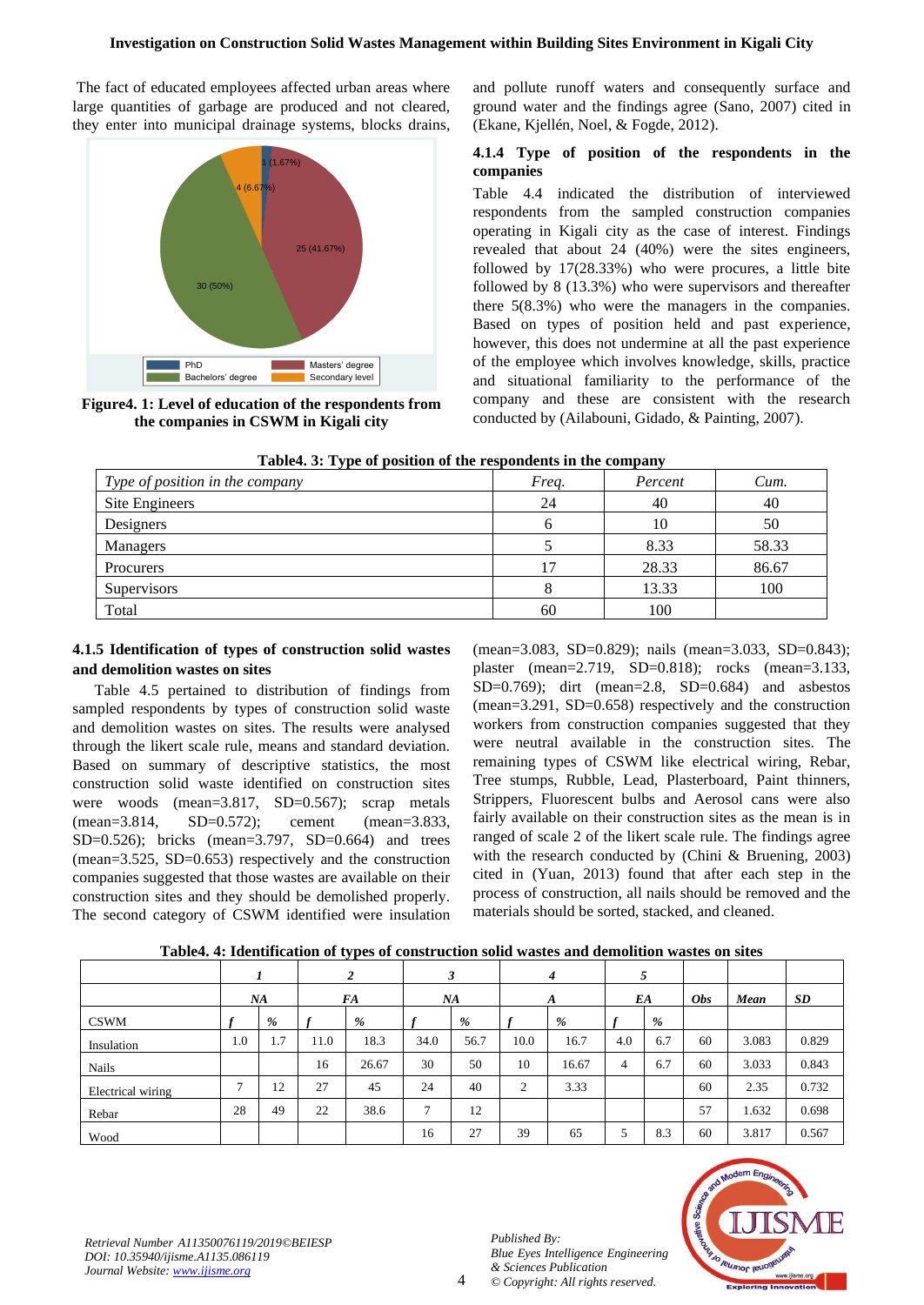

#### **International Journal of Innovative Science and Modern Engineering (IJISME) ISSN: 2319-6386 (Online), Volume-6, Issue-1, August 2019**

| Plaster           | 4             | 7   | 17             | 29.82 | 27 | 47  | 9  | 15.79 |                |     | 57 | 2.719 | 0.818 |
|-------------------|---------------|-----|----------------|-------|----|-----|----|-------|----------------|-----|----|-------|-------|
| Scrap metal       |               |     |                |       | 16 | 27  | 38 | 64.41 | 5              | 8.5 | 59 | 3.814 | 0.572 |
| Cement            |               |     |                |       | 14 | 23  | 42 | 70    | $\overline{4}$ | 6.7 | 60 | 3.833 | 0.526 |
| <b>Bricks</b>     |               |     | $\overline{c}$ | 3.39  | 14 | 24  | 37 | 62.71 | 6              | 10  | 59 | 3.797 | 0.664 |
| Trees             |               |     | 3              | 5.08  | 24 | 41  | 30 | 50.85 | 2              | 3.4 | 59 | 3.525 | 0.653 |
| Tree stumps       | 13            | 22  | 34             | 56.67 | 13 | 22  |    |       |                |     | 60 | 2.01  | 0.664 |
| Rubble            | 13            | 22  | 35             | 58.33 | 12 | 20  |    |       |                |     | 60 | 1.983 | 0.651 |
| Dirt              |               | 1.7 | 18             | 30    | 33 | 55  | 8  | 13.33 |                |     | 60 | 2.8   | 0.684 |
| Rocks             |               |     | 14             | 23.33 | 24 | 40  | 22 | 36.67 |                |     | 60 | 3.133 | 0.769 |
| Lead              | 27            | 46  | 27             | 45.76 | 5  | 8.5 |    |       |                |     | 59 | 1.627 | 0.641 |
| Asbestos          |               |     | 6              | 10.91 | 27 | 49  | 22 | 40    |                |     | 55 | 3.291 | 0.658 |
| Plasterboard      | 9             | 16  | 30             | 52.63 | 18 | 32  |    |       |                |     | 57 | 2.158 | 0.676 |
| Paint thinners    | 15            | 25  | 33             | 55.93 | 11 | 19  |    |       |                |     | 59 | 1.932 | 0.666 |
| <b>Strippers</b>  | 5             | 8.6 | 37             | 63.79 | 13 | 22  | 3  | 5.17  |                |     | 58 | 2.241 | 0.683 |
| Fluorescent bulbs | $\mathcal{I}$ | 12  | 28             | 48.28 | 14 | 24  | 9  | 15.52 |                |     | 58 | 2.431 | 0.901 |
| Aerosol cans      | 10            | 17  | 30             | 50.85 | 19 | 32  |    |       |                |     | 59 | 2.153 | 0.690 |

Note: 1= Not available, 2= Fairy available, 3= Neutral available, 4= Available and 5= Enough available

#### **4.1.6 Methods used on construction sites for waste collection, treatment and disposal**

In a building demolition project, almost the whole building structure including the substructure, superstructure and external landscape will become demolition waste. The characteristics of the demolition wastes may vary depending on the types of structures demolished and the demolition technique used. The study findings presented in table 4.6 summarized the Methods used on construction sites for waste collection, treatment and disposal in Kigali city. For thermal treatment, the study findings indicated that there are open burning (mean=3.12, SD=0.846) and the respondents were fairly on the adopted methods for waste treatment. Secondary there are incineration (mean=2.067, SD=0.733) and Pyrolysis (mean=1.754, SD=0.576) which are used to treatment waste from construction sites and all respondents were not satisfied on their application to treat waste. Lastly there are gasification (mean=1.3929, SD=0.493) and is not usually used as the heads of sites were very unsatisfied.

For dumps and Landfills, the study findings revealed that there are sanitary landfills (mean=4.1,  $SD=0.477$ ) which is used during the waste management from the construction sites and respondents were satisfied on their application on the sites. Furthermore, there are two methods commonly used in dumps and landfills; controlled dumps (mean=2.85, SD=0.633) and bioreactor landfills (mean=3.25; SD=0.628)

and all respondents were fairy satisfied on their application on construction sites. Lastly for biological waste treatment, there is composting (mean=2.783, SD=0.739) and also respondents from the construction sites were fairly satisfied. In addition there is anaerobic digestion (mean=1.8; SD=0.659) implying that the respondents from the construction sites in Kigali city and the surrounding areas were not satisfied on the application when treating the waste from the construction areas. The level of satisfaction differ according to materials categories. Each of these categories of material (waste) requires a different set of criteria for its management. For example, waste material generated from civil engineering works such as site formation, is mainly soil, sand, and rubble. This source of waste is usually minimized by balancing cutting and filling on a project basis. A set of engineering standards is already available to govern the use of excavated materials for filling (refer to General Specifications of Civil Engineering Works). Therefore, this thesis is mainly concerned with measures for the reduction of waste generated from the other building works categories. The findings are consistent with the research conducted by [\(Yusof, 2006\)](#page-9-10) cited in [\(Mohamad et](#page-8-8)  [al., 2018\)](#page-8-8).

|                          |    |               |    | $\overline{c}$ |    | 3    |                  | 4             | 5  |      |            |        |           |
|--------------------------|----|---------------|----|----------------|----|------|------------------|---------------|----|------|------------|--------|-----------|
|                          | VU |               | NS |                | F  |      | $\boldsymbol{S}$ |               | VS |      | <b>Obs</b> | Mean   | <b>SD</b> |
|                          |    | $\frac{6}{6}$ | f  | $\frac{0}{0}$  | f  | $\%$ |                  | $\frac{0}{0}$ | ₽  | $\%$ |            |        |           |
| <b>Thermal Treatment</b> |    |               |    |                |    |      |                  |               |    |      |            |        |           |
| Incineration             | 11 | 18            | 37 | 61.67          | 9  | 15   | 3                | 5             |    |      | 60         | 2.0667 | 0.733     |
| Gasification             | 34 | 61            | 22 | 39.29          |    |      |                  |               |    |      | 56         | 1.3929 | 0.493     |
| Pyrolysis                | 18 | 32            | 35 | 61.4           | 4  | 7    |                  |               |    |      | 57         | 1.7544 | 0.576     |
| Open Burning             | 3  |               | 9  | 15             | 26 | 43   | 22               | 36.67         |    |      | 60         | 3.1167 | 0.846     |

5

#### **Table4. 5: Methods used on construction sites for waste collection, treatment and disposal**

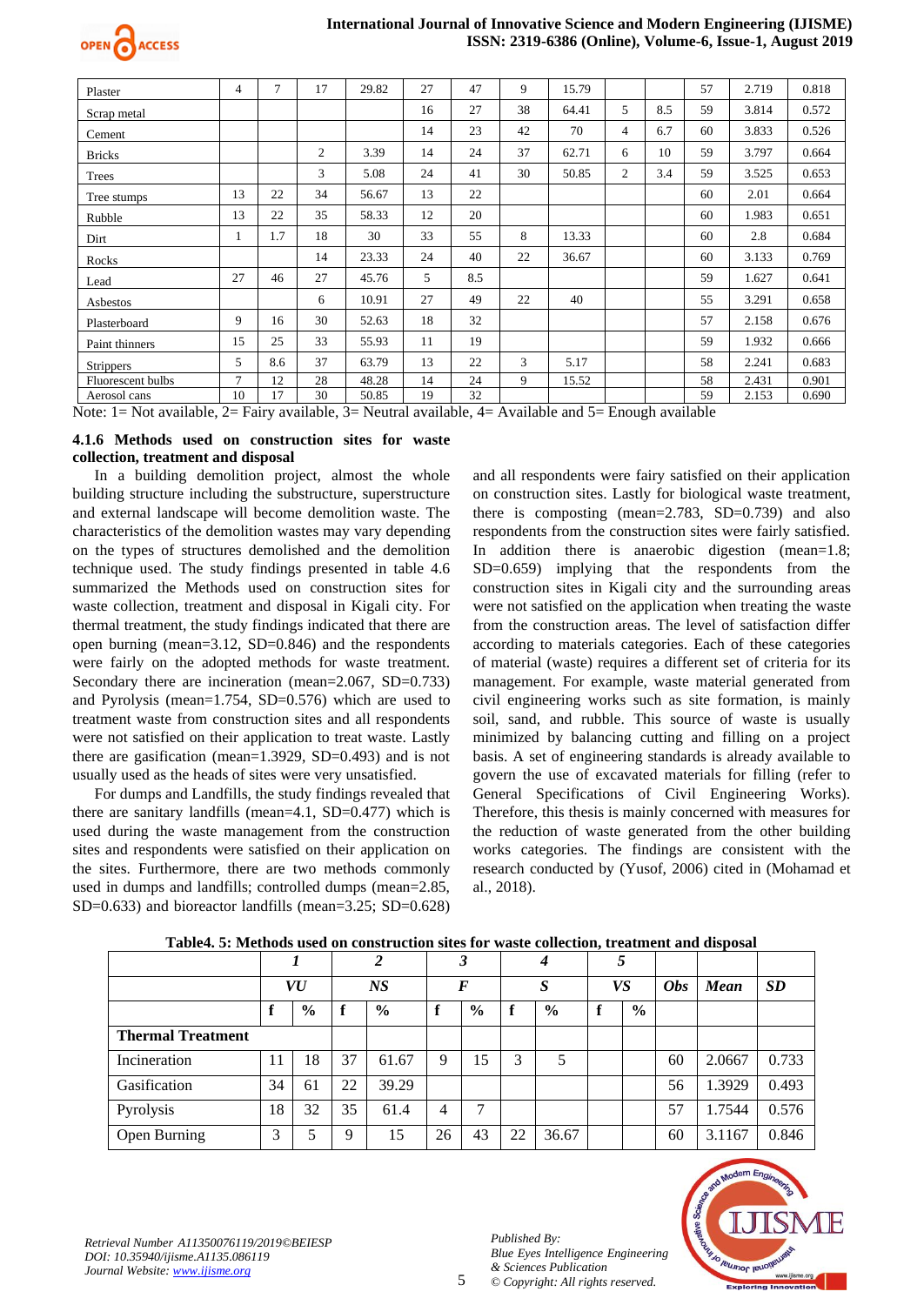## **Investigation on Construction Solid Wastes Management within Building Sites Environment in Kigali City**

| <b>Dumps and Landfills</b>        |    |     |    |       |    |     |    |       |    |    |    |        |       |
|-----------------------------------|----|-----|----|-------|----|-----|----|-------|----|----|----|--------|-------|
| Sanitary landfills                |    |     |    |       | 4  | 6.7 | 46 | 76.67 | 10 | 17 | 60 | 4.1    | 0.477 |
| Controlled dumps                  |    | 3.3 | 11 | 18.33 | 41 | 68  | 6  | 10    |    |    | 60 | 2.85   | 0.633 |
| Bioreactor landfills<br>6         |    |     |    | 10    | 33 | 55  | 21 | 35    |    |    | 60 | 3.25   | 0.628 |
| <b>Biological Waste Treatment</b> |    |     |    |       |    |     |    |       |    |    |    |        |       |
| Composting                        |    | 3.3 | 18 | 30    | 31 | 52  | Q  | 15    |    |    | 60 | 2.7833 | 0.739 |
| Anaerobic digestion               | 20 | 33  | 32 | 53.33 | 8  | 13  |    |       |    |    | 60 | 1.8    | 0.659 |

Note: 1= Very unsatisfactory, 2= Not satisfactory, 3= Fair, 4= Satisfactory and 5= Very satisfactory

Based on analysis of variance model (ANOVA model), and analysing the relationship between CSWM and satisfaction on demolition wastes on sites in solid waste management system which include all methods of demolition on sites, analysis of variance was used at 1%, 5% and 10% level of significance. Issues of CSWM methods including disposal, landfill, incineration, reuse and recycling related to level of satisfaction of CSWM practitioners in solid waste management appear to affect both level of satisfaction and the applied methods in Kigali city as the case of interest. Table4.9 shows results of statistical analysis conducted to determine the relationships between CSWM methods and level of satisfaction from the view of respondents affecting solid waste management and lessons taught to household members on sanitation issues in the Kigali City. In Table4.9 the analysis reveals that significant correlations exit between the respondents' disposal and incineration and the related to level of satisfaction from the practitioners of CSWM based on sanitation issues. The model indicated that there is high correlation between predicted variable and explanatory variable with  $R^2 = 63.94\%$ indicating that model accounted only 0.6394 of explanatory variables and there are other factors that may affect level of satisfaction based on CSWM methods respectively. A significant variable of disposal to level of satisfaction of CSWM with (p- value  $0.0076 \le 0.05$ ; DF=4; F=4.03) at 5% level of significance implies that many respondents were thinking that the disposal of CSWM from the construction sites and the surrounding areas in Kigali city is solely responsible for ensuring clean surroundings and it is likely that the people may not support clean up campaigns meant

for making the surroundings clean. These findings agree with the research conducted by [\(Sood, 2004\)](#page-9-11) cited in [\(Osafo,](#page-9-12)  [2015;](#page-9-12) [Sankoh, Yan, & Tran, 2014\)](#page-9-13) who confirms that with the establishment of the Freetown Waste Management Company, the public tend to have the view that the FWMC should be solely responsible for managing waste in the town and may keep it clean. The findings also showed that the incineration methods was also statistically significant at 5% level of significance (p- value of 0.0008<0.001; DF=4; F=5.81) level of significance implies that incineration is one of the methods that contractors of construction building are applying to incinerate the garbage and other construction solid waste from the sites that may not generate benefits directly without recycling or reuse process. Sample size is denoted by N, total degree of freedom  $(df) = N-1$  while the ratio of the mean square deviation is given as the F statistic with significance level (P). Where  $p<0.05$ ; 0.001 and 0.1 respectively and there is an indication of strong variation with  $R^2 = 63.94\%$ . The results of the analysis of variance (ANOVA) technique on the impacts of level of satisfaction on solid waste to the environment of the respondents and the construction companies as contractors were found to be statistically significant. The findings are coherent with the research conducted by [Sankoh et al. \(2014\)](#page-9-13) found that there is Poor visual appearance of the city, traffic congestion, flooding and accidents. These effects have a negative impact on official and tourist visits and foreign investments since Freetown is the gate way to Sierra Leone [\(Awosan et al.,](#page-8-9)  [2017;](#page-8-9) [Oyekale, 2017;](#page-9-14) [Sankoh et al., 2014\)](#page-9-13).

| Source        | Partial SS | df  | <b>MS</b> | F    | Prob>F      |
|---------------|------------|-----|-----------|------|-------------|
| Model         | 35.58464   | 18  | 1.976924  | 4.04 | 0.0001      |
| Disposal      | 7.886463   | 4   | 1.971616  | 4.03 | $0.0076**$  |
| Incineration  | 11.38005   | 4   | 2.845013  | 5.81 | $0.0008***$ |
| Landfill      | 0.44004    | 4   | 0.11001   | 0.22 | 0.923       |
| Reuse         | 1.368177   | 3   | 0.456059  | 0.93 | 0.434       |
| Recycling     | 0.127735   | 3   | 0.042578  | 0.09 | 0.9668      |
| Residual      | 20.06536   | 41  | 0.489399  |      |             |
| Total         | 55.65      | 59  | 0.94322   |      |             |
| Number of Obs |            | $=$ |           |      | 60          |
| Root MSE      |            | $=$ |           |      | 0.699571    |
| R-squared     |            | $=$ |           |      | 0.6394      |
| Adj R-squared |            | $=$ |           |      | 0.4811      |

| Table4. 6: Relationship between CSWM methods and level of satisfaction of practitioners |  |
|-----------------------------------------------------------------------------------------|--|
|-----------------------------------------------------------------------------------------|--|

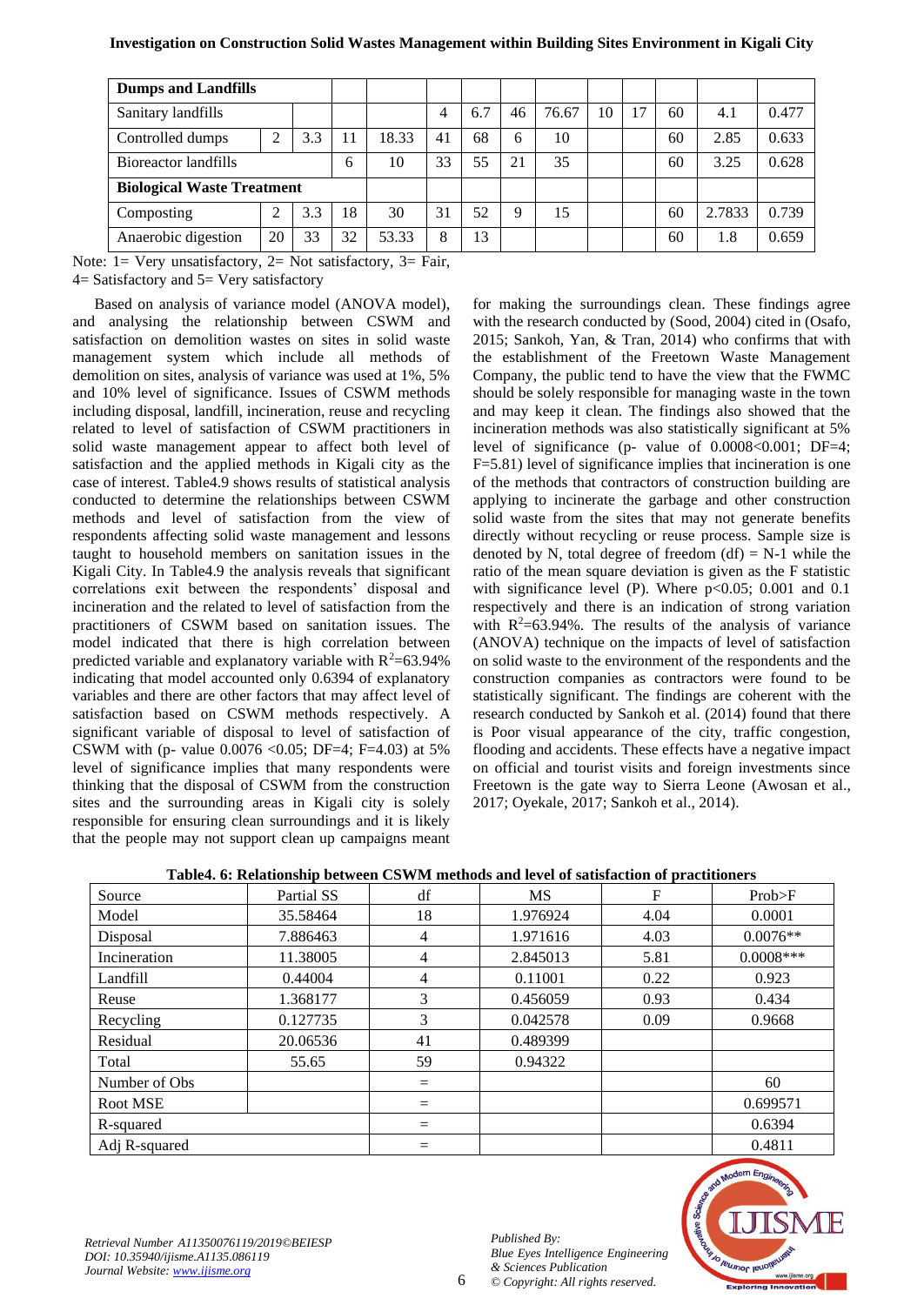

Relationship between waste demolished and level of satisfaction on demolition wastes on sites was discussed and analyzed by using ANOVA to predict the variation of level of satisfaction and explanatory variables which were demolished CSW from the construction sites at 1%, 5% and 10% level of significance. The ANOVA model indicated that there is high coefficient of determination with  $R<sup>2</sup>=0.7048$  or 70.48% of the total variation. This implies that the fitted variables accounted only 70.48% of the CSW demolished from the sites and there are some few factors that may also affect the level of satisfaction on the CSW demolished from the construction sites in Kigali city. The ANOVA results revealed that there are only three CSW demolished from the sites which were statistically significant at 5% level of significance to affected the level of satisfaction which including bricks/tiles with (p-value of 0.0355<0.05, DF=2, F=3.7); scrap metals

 $(p$ -value=0.0089<0.05, DF=3, F=4.55) and debris of pipes (p-value of  $0.0313 \le 0.05$ , DF=2, F=3.85) were the CSW demolished from the construction sites in Kigali city. The reason of significant is that some of the respondents thought it was appropriate for individuals to share in the responsibility of cleaning their own surrounding and working place. Those respondents who thought individuals must be responsible for cleaning their own surroundings gave reasons as, dirty surroundings cause diseases, effects of bad odour resulting from dirty surroundings and saving individual's money. Besides the reasons given by respondents that individuals should take responsibility for the cleanliness of their surroundings, there are other reasons. These reasons include the general impressions of visitors to the Kigali city since it is the gate way to the country. Individuals should therefore help in the cleaning of their surroundings. The reasons given for not doing it suggest low level of respondents' knowledge concerning sanitation issues and the findings are in line with the research conducted by [Sankoh et al. \(2014\)](#page-9-13) who found that that there was a significant positive correlation between the respondents' level of education and their perceptions about cleaning their own surroundings (+0.8846 at 5% level with p<0.05). This means that majority of the households do not educate their members on the need to clean the surroundings while few of them do[\(Cao, Xu, & Liu, 2018\)](#page-8-10).

| Source              | Partial SS | df             | MS         | $\mathbf F$ | Prob>F     |
|---------------------|------------|----------------|------------|-------------|------------|
| Model               | 39.22349   | 26             | 1.508596   | 3.03        | 0.0015     |
| Vegetation/top soil | 1.663089   | $\overline{2}$ | 0.831545   | 1.67        | 0.2037     |
| Reinforced concrete | 5.362166   | 4              | 1.340542   | 2.69        | 0.0479     |
| Bricks/Tiles        | 3.684489   | $\mathfrak{2}$ | 1.842245   | 3.7         | $0.0355**$ |
| Scrap metals        | 6.795987   | 3              | 2.265329   | 4.55        | $0.0089**$ |
| Wooden materials    | 2.651559   | 3              | 0.883853   | 1.78        | 0.171      |
| Rocks               | 1.868884   | 3              | 0.622961   | 1.25        | 0.307      |
| Debris of pipes     | 3.83684    | $\overline{2}$ | 1.91842    | 3.85        | $0.0313**$ |
| Sewage              | 0.923177   | $\overline{2}$ | 0.461589   | 0.93        | 0.4057     |
| Municipal waste     | 0.614622   | 3              | 0.204874   | 0.41        | 0.7457     |
| Chemical waste      | 0.334437   | $\overline{c}$ | 0.167218   | 0.34        | 0.7171     |
| Residual            | 16.42651   | 33             | 0.497773   |             |            |
| Total               | 55.65      | 59             | .943220339 |             |            |
| Number of Obs       |            | $=$            |            |             | 60         |
| Root MSE            |            | $=$            |            |             | 0.70553    |
| R-squared           |            | $=$            |            |             | 0.7048     |
| Adj R-squared       |            | $=$            |            |             | 0.4723     |

## **4.2.3 Cost of solid waste management from construction practitioners in Kigali city**

Among the key components of vision 2020 is to develop infrastructure management through developed strategies of new buildings in Kigali city. Among all the methods used by contractors in solid waste management, other disposal sites achieve highest percentage followed by sanitary landfill whilst the least is incineration. Other disposal sites are the open dumpsites that have illegal dumping or have accumulate large quantities of garbage which require the high cost accrued from the construction sites to either landfill or disposal sites.

Based on results presented in table 4.10, the most solid waste requesting high cost was ranging from 6,000,000Frws-9,000,000Frws and those were categorized as cost of Vegetation/ top soil (site clearance), cost of reinforced concrete, cost of Scrap metals, cost of rocks and municipal waste respectively to clean the construction

*Retrieval Number A11350076119/2019©BEIESP DOI: 10.35940/ijisme.A1135.086119 Journal Website[: www.ijisme.org](http://www.ijisme.org/)*

environment. The next category of cost was valued in ranged of waste costing above 3,000,000Frws-6,000,000Frws and those were the cost of bricks/ tiles demolition, cost of wooden materials and other non inert waste demolition, cost of debris of pipes demolition, cost of sewage demolition and cost of chemical waste (waste oil, lubricants, paints& solvents) demolition from the construction sites respectively. Based on point view of the discussion, the cost accrued in waste management is high and there is a need of minimization in cost value to increase the profitability of the company up to any discount.

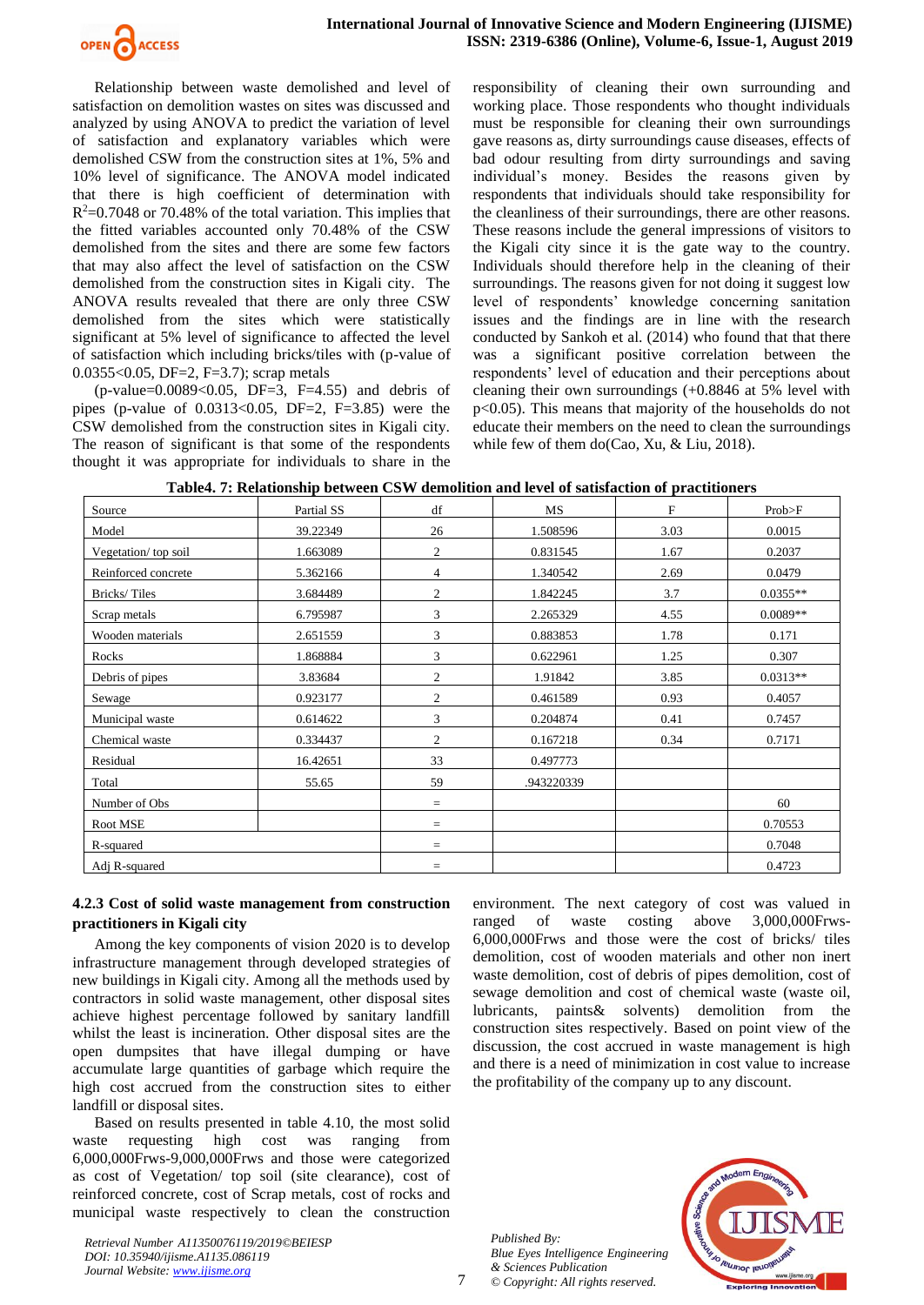The findings agree with the research conducted by [\(Augustine, 2011\)](#page-8-11) cited in [\(Akhir, 2015\)](#page-8-12) who found that average disposal costs using waste minimization initiatives accounted for 0.3% of the project value due to wastage being halved. Quantities of waste were as low as one third of normal wastage rates on some of the sites [\(Augustine,](#page-8-11)  [2011\)](#page-8-11) cited in [\(Akhir, 2015;](#page-8-12) [Imimole, 2018\)](#page-8-13).

| Codes of cost                                                | 1      |      | 2       |               | 3                |       | 4                |               |       |            |           |
|--------------------------------------------------------------|--------|------|---------|---------------|------------------|-------|------------------|---------------|-------|------------|-----------|
| Cost Intervals                                               | $<$ 3M |      | $3M-6M$ |               | $6M-9M$          |       | > 9M             |               | Mean  | <b>Obs</b> | <b>SD</b> |
|                                                              |        | $\%$ |         | $\frac{9}{6}$ | $\boldsymbol{f}$ | %     | $\boldsymbol{f}$ | $\frac{9}{6}$ |       |            |           |
| Vegetation/top soil (site clearance)                         | 1      | 1.67 | 19      | 31.67         | 39               | 65    |                  | 1.67          | 2.667 | 60         | 0.542     |
| Reinforced concrete                                          |        |      | 4       | 6.67          | 25               | 41.67 | 31               | 51.67         | 3.450 | 60         | 0.622     |
| Bricks/Tiles                                                 | 4      | 6.67 | 34      | 56.67         | 22               | 36.67 |                  |               | 2.300 | 60         | 0.591     |
| Scrap metals                                                 |        |      | 5       | 8.33          | 29               | 48.33 | 26               | 43.33         | 3.350 | 60         | 0.633     |
| Wooden materials and other non inert waste                   | 6      | 10   | 26      | 43.33         | 25               | 41.67 | 3                | 5             | 2.417 | 60         | 0.743     |
| Rocks                                                        |        |      | 19      | 31.67         | 36               | 60    | 5                | 8.33          | 2.767 | 60         | 0.593     |
| Debris of pipes                                              | 4      | 6.67 | 42      | 70            | 14               | 23.33 |                  |               | 2.167 | 60         | 0.526     |
| Sewage                                                       | 15     | 25   | 38      | 63.33         | 7                | 11.67 |                  |               | 1.867 | 60         | 0.596     |
| Municipal waste                                              |        |      | 8       | 13.33         | 33               | 55    | 19               | 31.67         | 3.183 |            | 0.651     |
| Chemical waste (waste oil, lubricants,<br>paints & solvents) | 6      | 10   | 36      | 60            | 18               | 30    |                  |               | 2.200 | 60         | 0.605     |

**Table4. 8: Cost of solid waste management from construction practitioners in Kigali city**

**M**: Millions

**4.2.3.1 Revenues of solid waste management from construction practitioners in Kigali city**

The construction of roads, houses, bridges or anything requiring engineering services for individuals or the government, involves many resources including cash in hand. The build up of the cost of these projects significantly includes the cost of waste. Unfortunately, most contractors or construction companies have failed to initiate measures to reduce the cost of waste to boost their monthly and annual revenues and in turns reduce the burden they inflict on their clients in the form of exorbitant charges. Consequently, prospective clients aggravate the situation by engaging nonprofessionals and sometimes are unable to clearly state their designs. Based on the assumption and basing on the findings presented in table 4.11 indicating the Revenues of solid waste management from construction practitioners in Kigali city as demotion or treatment, the summary of descriptive statistics revealed that most of waste from construction sites could be resolved and most of them earned the benefits ranging from 6,000,000 Frws - 9,000,000Frws and those were categorized as Vegetation/ top soil (site clearance), Reinforced concrete, Scrap metals, Wooden materials and other non inert waste and Municipal waste management that may generate high level of incomes as their average mean is located in 3 category of likert scale rule. The second category construction solid waste management that may generates ranged from 3,000,000Frws-6,000,000Frws and those were categorized as Rocks, Sewage and Chemical waste (waste oil, lubricants, paints& solvents) waste as the mean was located in 2 range of likert scale rule. Based on findings and discussion given here, waste management, and after treatment and resale, could generate high income for practitioners of CSWM in Kigali city through proper handling, disposal and treatment. The findings are coherent with the research conducted by [\(Begum, Siwar, Pereira, & Jaafar, 2006\)](#page-8-14) cited in [\(Senaratne,](#page-9-15)  [Gerace, Mirza, Tam, & Kang, 2016\)](#page-9-15) who found that waste minimization is economically feasible and also plays an important role for the improvement of environmental management. Furthermore [\(Begum et al., 2006\)](#page-8-14) cited in [\(Senaratne et al., 2016\)](#page-9-15) they ascertain that there would be an economic instruments for minimizing construction waste to be used to raise revenue for environmental policy, encourage prevention efforts, serve to discourage the least desirable disposal practices, as well as to avoid the negative consequences of environmental unfriendly treatment and disposal practices of construction waste materials.

| <u>xway ii a xiv chines of some whore mumingement if om combit wellon preceditiones in raigum eng</u> |     |   |         |       |               |       |      |    |            |       |       |
|-------------------------------------------------------------------------------------------------------|-----|---|---------|-------|---------------|-------|------|----|------------|-------|-------|
| Codes of Revenues                                                                                     |     |   |         |       |               |       |      |    |            |       |       |
| Revenues Intervals                                                                                    | <3M |   | $3M-6M$ |       | 6M-9M         |       | > 9M |    | <b>Obs</b> | Mean  | SD    |
|                                                                                                       |     | % |         | %     |               | %     |      | %  |            |       |       |
| Vegetation/top soil (site clearance)                                                                  |     |   | 4       | 6.67  | 32            | 53.33 | 24   | 40 | 60         | 3.333 | 0.601 |
| Reinforced concrete                                                                                   |     |   | 2       | 3.33  | 46            | 76.67 | 12   | 20 | 60         | 3.167 | 0.457 |
| Bricks/Tiles                                                                                          |     |   | 38      | 63.33 | $\mathcal{D}$ | 36.67 |      |    | 60         | 2.367 | 0.486 |

**Table4. 9: Revenues of solid waste management from construction practitioners in Kigali city**



*Retrieval Number A11350076119/2019©BEIESP DOI: 10.35940/ijisme.A1135.086119 Journal Website[: www.ijisme.org](http://www.ijisme.org/)*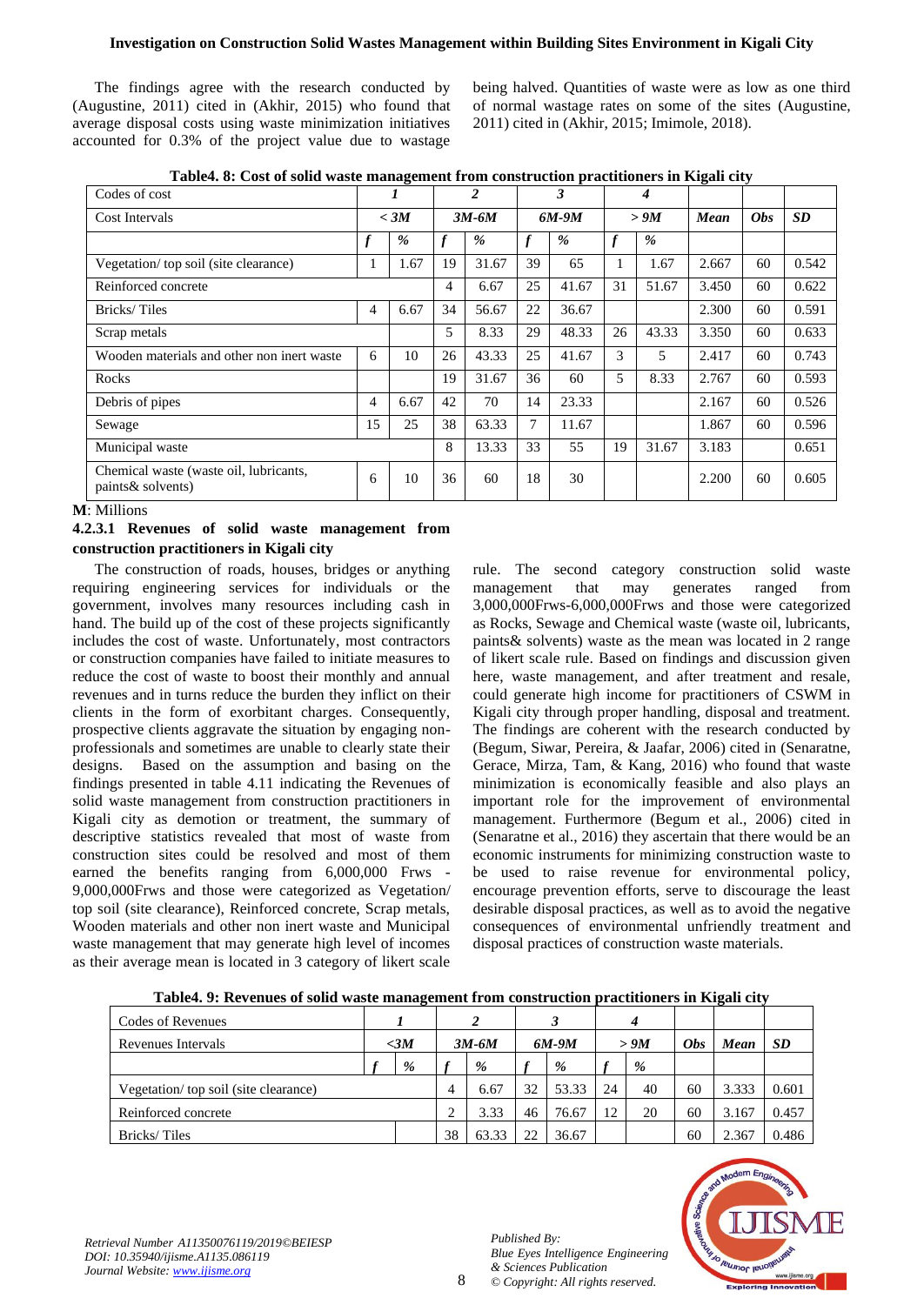

## **International Journal of Innovative Science and Modern Engineering (IJISME) ISSN: 2319-6386 (Online), Volume-6, Issue-1, August 2019**

| Scrap metals                               |    | ◠    | 3.33  | 30    | 50    | 28    | 46.67 | 60 | 3.433 | 0.563 |       |
|--------------------------------------------|----|------|-------|-------|-------|-------|-------|----|-------|-------|-------|
| Wooden materials and other non inert waste |    | 24   | 40    | 29    | 48.33 |       | 11.67 | 60 | 2.717 | 0.666 |       |
| Rocks                                      | Q  | . 5  | 27    | 45    | 24    | 40    |       |    | 60    | 2.250 | 0.704 |
| Debris of pipes                            | 8  | 14.6 | 31    | 56.36 | 16    | 29.09 |       |    | 55    | 2.145 | 0.650 |
| Sewage                                     |    |      | 43    | 75.44 | 14    | 24.56 |       |    | 57    | 2.246 | 0.434 |
| Municipal waste                            |    | 8    | 13.33 | 43    | 71.67 |       | 15    | 60 | 3.017 | 0.537 |       |
| Chemical waste (waste oil, lubricants,     |    |      |       |       |       |       |       |    |       |       |       |
| paints & solvents)                         | 11 | 20.4 | 40    | 74.07 |       | 5.56  |       |    | 54    | 1.852 | 0.492 |

**M: Millions**

#### **V. CONCLUSION AND RECOMMENDATIONS**

The study findings concluded that the most construction solid waste identified on construction sites were woods; scrap metals; cement; bricks and trees respectively and the construction companies suggested that those wastes are available on their construction sites and they should be demolished properly. The second category of CSWM identified were insulation; nails; plaster; rocks; dirt and asbestos respectively according to their means and standard deviation. The study findings concluded that the Methods used on construction sites for waste were collection, treatment and disposal in Kigali city. For thermal treatment, the study findings concluded that there is open burning and the respondents were fairly on the adopted methods for waste treatment. Secondary there are incineration and Pyrolysis which are used to treatment waste from construction sites and all respondents were not satisfied on their application to treat waste. Lastly the study findings concluded that there are gasification and is not usually used as the heads of sites were very unsatisfied. Based on results, the study findings concluded that there is cost associated with SWM for practitioners and it is ranged from 6,000,000Frws-9,000,000Frws used cost of Vegetation/ top soil (site clearance), cost of reinforced concrete, cost of Scrap metals, cost of rocks and municipal waste respectively to clean the construction environment. The next category of cost was valued in ranged of waste costing above 3,000,000Frws-6,000,000Frws and those were the cost of bricks/ tiles demolition, cost of wooden materials and other non inert waste demolition, cost of debris of pipes demolition, cost of sewage demolition and cost of chemical waste (waste oil, lubricants, paints& solvents) demolition from the construction sites respectively. Based on summary of descriptive statistics the benefits ranged from 6,000,000Frws -9,000,000Frws and those were categorized as Vegetation/ top soil (site clearance), Reinforced concrete, Scrap metals, Wooden materials and other non inert waste and Municipal waste management that may generate high level of incomes. The second category construction solid waste management that may generates ranged from 3,000,000Frws-6,000,000Frws and those were categorized as Rocks, Sewage and Chemical waste (waste oil, lubricants, paints& solvents) waste.

#### **ACKNOWLEDGMENT**

**Dr Abednego O. Gwaya** and **Prof. Stephen Diang'a** from Jomo Kenyatta.

I owe the greatest debt to them after all this work with their strong emotional and constant encouragement and for their long patience that helped me to remain focused throughout this research. My thanks go to my supervisors

#### **REFERENCES**

- <span id="page-8-6"></span>1. Ailabouni, N., Gidado, K., & Painting, N. (2007). Factors affecting employee productivity in the UAE construction industry. Paper presented at the Proceeding Conference for Postgraduate Researchers of the Built and Natural Environment (PRoBE).
- <span id="page-8-12"></span>2. Akhir, N. S. M. (2015). Risk Level of Factors Causing Construction Waste Generation Throughout Construction Project Life Cycle. Universiti Tun Hussein Onn Malaysia.
- <span id="page-8-11"></span>3. Augustine, S. (2011). Managing Waste and Cost in the Construction Industry: A Case Study of the Road Construction. Kwame Nkrumah University of Science and Technology.
- <span id="page-8-9"></span>4. Awosan, K. J., Oche, M. O., Yunusa, E. U., Raji, M. O., Isah, B. A., Aminu, K. U., . . . Kuna, A. M. (2017). Knowledge, risk perception and practices regarding the hazards of unsanitary solid waste disposal among small-scale business operators in Sokoto, Nigeria. International Journal of Tropical Disease and Health, 26(2), 1-10.
- <span id="page-8-14"></span>5. Begum, R. A., Siwar, C., Pereira, J. J., & Jaafar, A. H. (2006). A benefit–cost analysis on the economic feasibility of construction waste minimisation: the case of Malaysia. Resources, conservation and recycling, 48(1), 86-98.
- <span id="page-8-0"></span>6. BPs, B. (2004). UNDP. 2004. Indonesia Laporan Pembangunan Manusia.
- <span id="page-8-10"></span>7. Cao, S., Xu, D., & Liu, S. (2018). A Study of the Relationships between the Characteristics of the Village Population Structure and Rural Residential Solid Waste Collection Services: Evidence from China. International journal of environmental research and public health, 15(11), 2352.
- <span id="page-8-7"></span>8. Chini, A., & Bruening, S. (2003). Report 10-Deconstruction and Materials Reuse in the United States. The future of sustainable construction, 14.
- <span id="page-8-4"></span>9. Durant, S. (2012). The practical applications of solid waste management for base camps during peacekeeping operations in Africa. University of Pretoria.
- <span id="page-8-5"></span>10. Ekane, N., Kjellén, M., Noel, S., & Fogde, M. (2012). Sanitation and Hygiene: Policy, Stated Beliefs and Actual Practice A Case Study in the Burera District, Rwanda: Stockholm Environmental Institute Working Paper.
- <span id="page-8-13"></span>11. Imimole, D.-W. O. (2018). The identification of non-value adding activities associated with site management in the Nigerian construction industry. Cape Peninsula University of Technology.
- <span id="page-8-1"></span>12. Kralj, D. (2011). Innovative systemic approach for promoting sustainable innovation for zero construction waste. Kybernetes, 40(1/2), 275-289.
- <span id="page-8-2"></span>13. Lu, W., & Yuan, H. (2011). A framework for understanding waste management studies in construction. Waste management, 31(6), 1252-1260.
- <span id="page-8-8"></span>14. Mohamad, N., Iman, M. A., Mydin, M. O., Samad, A., Rosli, J., & Noorwirdawati, A. (2018). Mechanical properties and flexure behaviour of lightweight foamed concrete incorporating coir fibre. Paper presented at the IOP Conference Series: Earth and Environmental Science.
- <span id="page-8-3"></span>15. Muleya, F., & Kamalondo, H. (2017). An Investigation of Waste Management Practices in the Zambian Construction Industry. Journal of Building Construction and Planning Research, 5(01), 1.

*Published By: Blue Eyes Intelligence Engineering & Sciences Publication © Copyright: All rights reserved.*